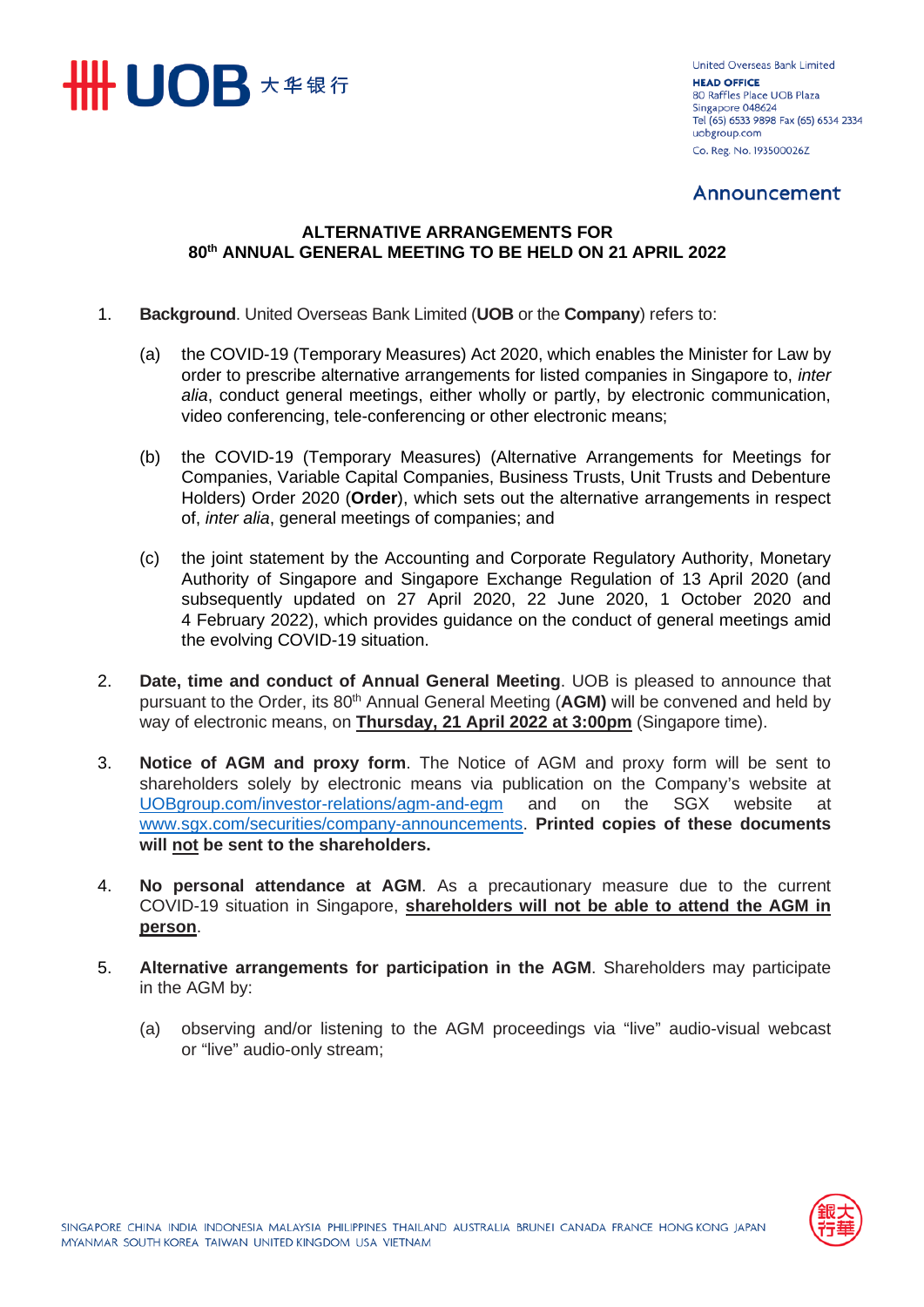## **HHUOB 大华银行**

- (b) submitting questions to the Chairman of the Meeting in advance of, or "live" at, the AGM; and/or
- (c) voting at the AGM:
	- (i) "live" by the shareholders themselves or their duly appointed proxy(ies) (other than the Chairman of the Meeting) via electronic means; or
	- (ii) by appointing the Chairman of the Meeting as proxy to vote on their behalf at the AGM.

Details of the steps for pre-registration, submission of questions and voting at the AGM by shareholders, including CPF and SRS investors, are set out in the Appendix to this announcement.

CPF and SRS investors will not be able to appoint third party proxy(ies) (i.e., persons other than the Chairman of the Meeting) to vote "live" at the AGM on their behalf. They may:

- (i) vote "live" via electronic means at the AGM if they are appointed as proxies by their respective CPF Agent Banks or SRS Operators. They should contact their respective CPF Agent Banks or SRS Operators if they have any questions regarding their appointment as proxies; or
- (ii) appoint the Chairman of the Meeting as proxy to vote on their behalf at the AGM. They should approach their respective CPF Agent Banks or SRS Operators to submit their votes by **5:00pm on 11 April 2022**.
- 6. **Persons who hold shares through relevant intermediaries**. Persons who hold UOB shares through relevant intermediaries (as defined in section 181 of the Companies Act 1967), other than CPF and SRS investors, and who wish to participate in the AGM, should (if the relevant intermediary has not already contacted them) contact the relevant intermediary through which they hold such shares as soon as possible to make the necessary arrangements for their participation in the AGM.
- 7. **UOB Annual Report 2021 and Letter to Shareholders**. The UOB Annual Report 2021 and the Letter to Shareholders dated 23 March 2022 (in relation to the proposed renewal of the Share Purchase Mandate and the proposed alterations to the UOB Restricted Share Scheme) may be accessed at the Company's UOB Restricted Share Scheme) may be accessed at the Company's website at [UOBgroup.com/investor-relations/agm-and-egm](http://www.uobgroup.com/investor-relations/agm-and-egm) and the SGX website at [www.sgx.com/securities/company-announcements.](https://www.sgx.com/securities/company-announcements)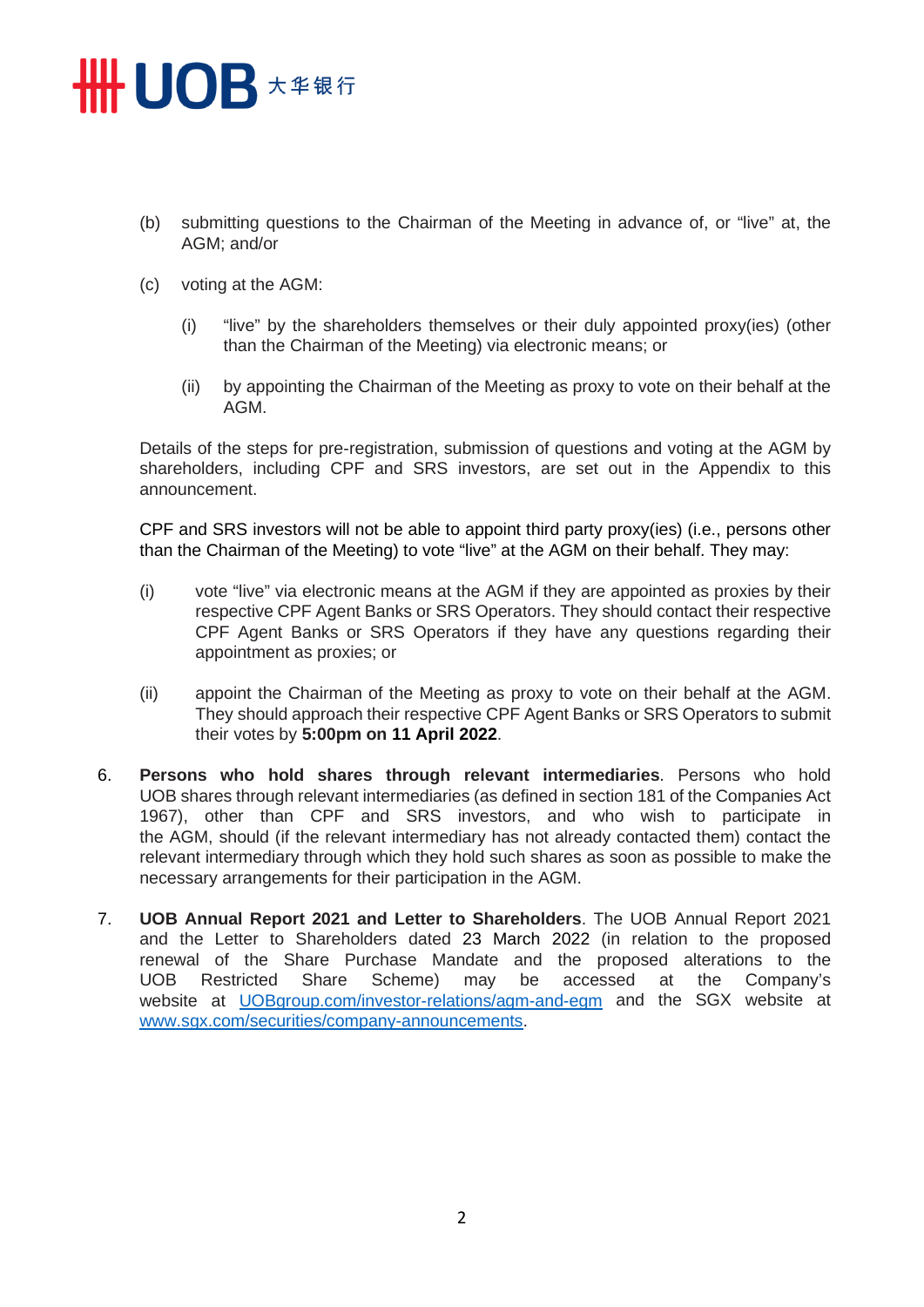# **HH UOB \*\*\*\***

8. **Key actions to be taken by shareholders.** In summary, the key actions to be taken by shareholders if they wish to participate in the AGM, based on the manner in which they hold their UOB shares, are set out in the table below:

|                                                                                                                                         | If I hold shares via CDP or<br>in scrip                                                                                                                                                                                                                                                                                                                                                                                                                                                                                                        | If I hold shares<br>through CPF or SRS                                                                               | If I hold shares<br>through a relevant<br>intermediary                                         |
|-----------------------------------------------------------------------------------------------------------------------------------------|------------------------------------------------------------------------------------------------------------------------------------------------------------------------------------------------------------------------------------------------------------------------------------------------------------------------------------------------------------------------------------------------------------------------------------------------------------------------------------------------------------------------------------------------|----------------------------------------------------------------------------------------------------------------------|------------------------------------------------------------------------------------------------|
|                                                                                                                                         | Pre-register at the pre-registration website<br>by 3:00pm on 18 April 2022<br>(refer to Step 1 in the Appendix)                                                                                                                                                                                                                                                                                                                                                                                                                                |                                                                                                                      |                                                                                                |
| I wish to ask<br>questions<br>in advance,<br>and to attend,<br>ask questions,<br>and vote at<br>the AGM                                 | Submit questions in advance<br>via the pre-registration website, via email or by post<br>by 5:00pm on 6 April 2022<br>(refer to Step 2(a) in the Appendix)                                                                                                                                                                                                                                                                                                                                                                                     |                                                                                                                      | Approach your<br>relevant<br>intermediary<br>to make<br>arrangements for<br>your participation |
|                                                                                                                                         | Submit text-based questions and vote "live"<br>via the audio-visual webcast<br>at 3:00pm on 21 April 2022<br>(refer to Steps 2(b) and 3(b) in the Appendix)                                                                                                                                                                                                                                                                                                                                                                                    |                                                                                                                      |                                                                                                |
| I wish to<br>appoint<br><b>Chairman of</b><br>the Meeting as<br>proxy to vote<br>on my behalf                                           | Submit proxy form appointing<br>Chairman of the Meeting<br>as proxy<br>by 3:00pm on 18 April 2022<br>(refer to Step $3(c)$ in the<br>Appendix)                                                                                                                                                                                                                                                                                                                                                                                                 | Approach your<br>CPF Agent Banks or<br><b>SRS Operators to</b><br>submit your votes<br>by 5:00pm<br>on 11 April 2022 | Approach your<br>relevant<br>intermediary<br>to submit your<br>votes                           |
| I wish to<br>appoint<br>proxy(ies)<br>(other than<br>the Chairman<br>of the Meeting)<br>to ask<br>questions and<br>vote on my<br>behalf | (1) Submit<br>proxy<br>form<br>appointing<br>proxy(ies)<br>(other than the Chairman of<br>the Meeting) by 3:00pm on<br>18 April 2022<br>(refer to Step $3(c)$ in the<br>Appendix)<br>(2) Appointed proxy(ies) will<br>receive an email with a<br>proxy code to pre-register<br>the<br>at<br>pre-registration<br>website. If your appointed<br>does<br>proxy(ies)<br>not<br>pre-register<br>by 3:00pm<br>on 18 April 2022, your<br>appointment of proxy(ies)<br>will not be effective<br>(refer to Steps $1, 2(b)$ and<br>3(b) in the Appendix) | Not applicable                                                                                                       | Not applicable.                                                                                |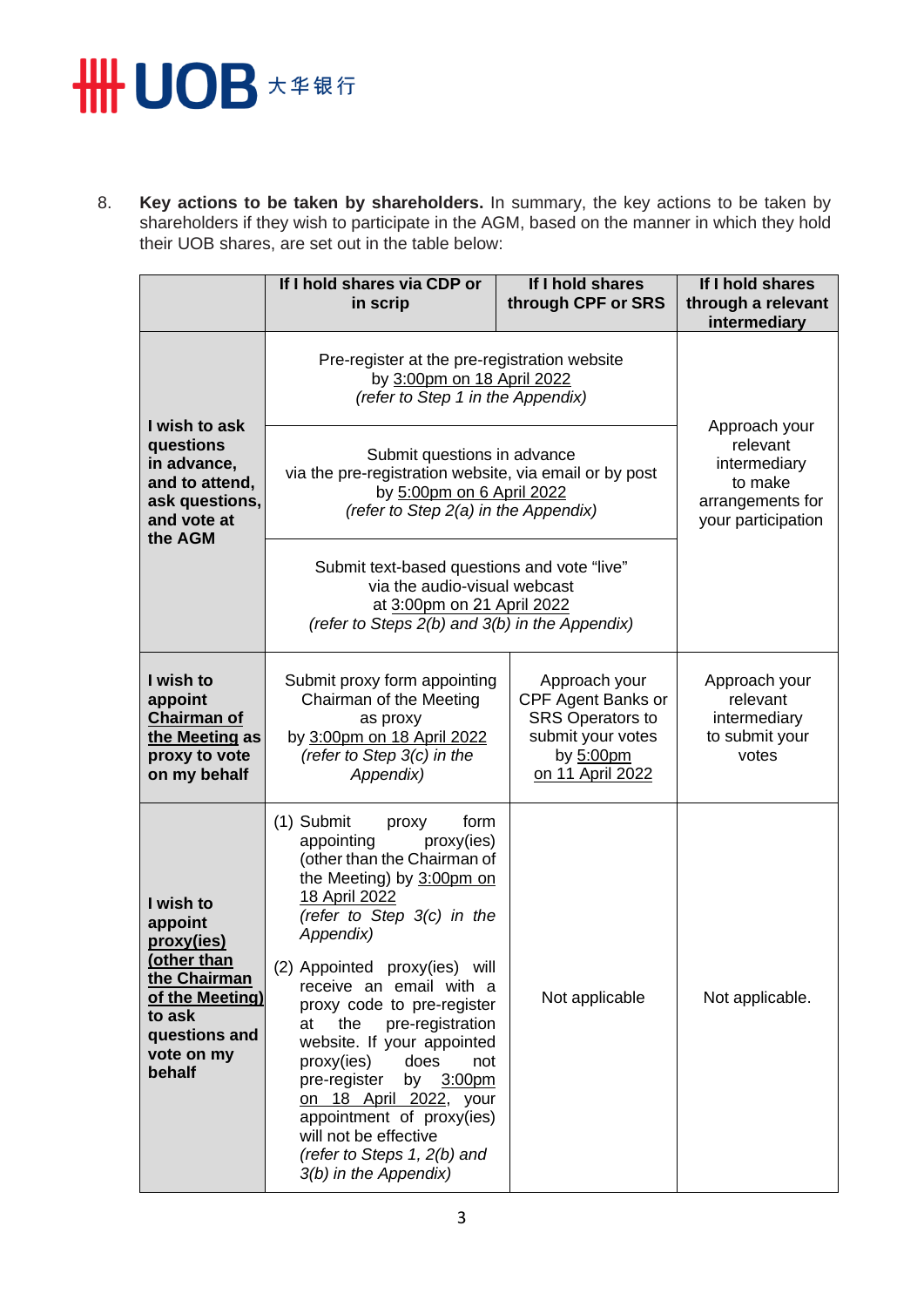

**Completion and submission of the instrument of proxy(ies) does not preclude a shareholder from attending, speaking and voting at the AGM.** A shareholder who accesses the "live" webcast platform of the AGM proceedings may revoke the appointment of a proxy(ies) at any time before voting commences. In such event, the Company reserves the right to terminate the proxy(ies)' access to the AGM proceedings.

9. **Key dates/deadlines**. The key dates/deadlines which shareholders should take note of are summarised in the table below:

| <b>Key dates</b>                      | <b>Actions</b>                                                                                                                                                                                                                                                                                                                                                                                                                                                        |
|---------------------------------------|-----------------------------------------------------------------------------------------------------------------------------------------------------------------------------------------------------------------------------------------------------------------------------------------------------------------------------------------------------------------------------------------------------------------------------------------------------------------------|
| 23 March 2022<br>(Wednesday)          | Shareholders and, where applicable, their appointed<br>proxy(ies), and CPF and SRS investors may begin to<br>pre-register at https://uobagm2022.conveneagm.com for<br>"live" audio-visual webcast or "live" audio-only stream of the<br>AGM proceedings.<br>Alternatively, scan the QR code to<br>pre-register for the AGM                                                                                                                                            |
| 5:00pm on 6 April 2022<br>(Wednesday) | Deadline to submit questions in advance for the AGM.                                                                                                                                                                                                                                                                                                                                                                                                                  |
| <b>By 10 April 2022</b><br>(Sunday)   | Publication of answers to questions on the Company's<br>website at UOBgroup.com/investor-relations/agm-and-egm<br>the<br><b>SGX</b><br>website<br>and<br><sub>on</sub><br>at<br>www.sgx.com/securities/company-announcements.                                                                                                                                                                                                                                         |
| 5:00pm on 11 April 2022<br>(Monday)   | Deadline for CPF and SRS investors who wish to appoint the<br>Chairman of the Meeting as proxy to vote on their behalf at<br>the AGM to approach their respective CPF Agent Banks or<br>SRS Operators to submit their votes.                                                                                                                                                                                                                                          |
| 3:00pm on 18 April 2022<br>(Monday)   | Deadline for shareholders to:<br>pre-register for the AGM; and<br>$\bullet$<br>submit instruments appointing a proxy(ies).<br>$\bullet$<br>Shareholders who wish to appoint a proxy(ies) (other<br>than the Chairman of the Meeting) are encouraged to<br>submit their instruments appointing a proxy(ies) early<br>so that the proxy(ies) have time to register at the pre-<br>registration website.<br>Appointed<br>proxy(ies)<br>(other<br>than<br>the<br>Chairman |
|                                       | of the Meeting) will receive an email with a proxy code to                                                                                                                                                                                                                                                                                                                                                                                                            |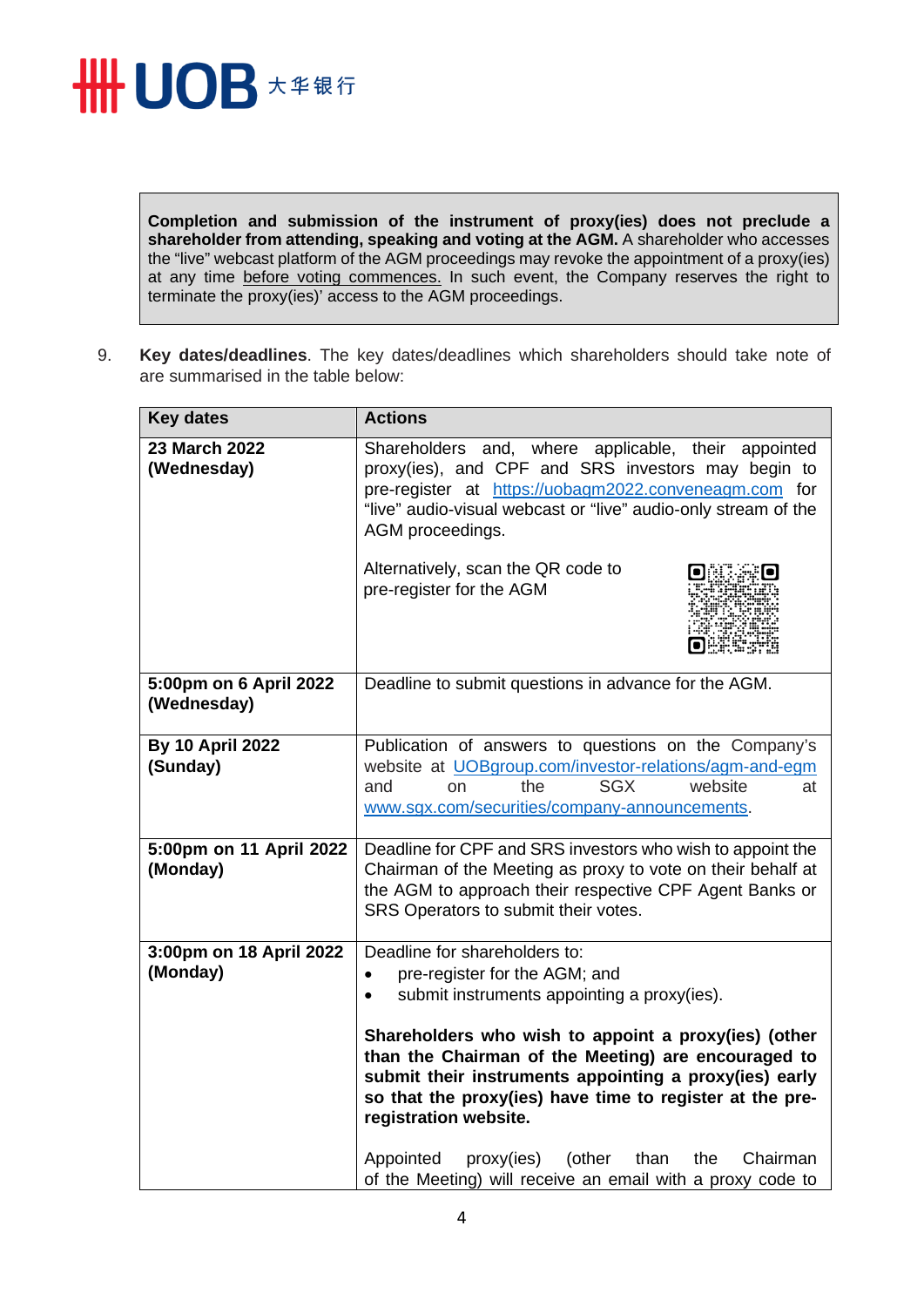

| <b>Key dates</b>                                                | <b>Actions</b>                                                                                                                                                                                                                                                                                                                                                                                                                                      |
|-----------------------------------------------------------------|-----------------------------------------------------------------------------------------------------------------------------------------------------------------------------------------------------------------------------------------------------------------------------------------------------------------------------------------------------------------------------------------------------------------------------------------------------|
|                                                                 | pre-register<br>the<br>pre-registration website<br>at<br>at<br>https://uobagm2022.conveneagm.com (Click "Register as<br>Proxyholder") in order to access the "live" audio-visual<br>webcast or "live" audio-only stream of the AGM. If your<br>appointed proxy(ies) (other than the Chairman of the<br>Meeting) does not pre-register by this deadline, your<br>appointment of proxy(ies) will not be effective.                                    |
| 3:00pm on 20 April 2022<br>(Wednesday)                          | Authenticated shareholders and, where applicable, their<br>appointed proxy(ies), and CPF and SRS investors who have<br>pre-registered via the pre-registration website will receive an<br>email containing instructions on how they may access the<br>"live" audio-visual webcast or "live" audio-only stream of the<br>AGM proceedings (Confirmation Email).                                                                                       |
|                                                                 | Registrants who do not receive the Confirmation Email by<br>3:00pm on 20 April 2022, but have registered by the<br>deadline of 3:00pm on 18 April 2022, should contact UOB's<br>share registrar, Boardroom Corporate & Advisory Services<br>6536<br>5355<br>Pte Ltd<br>at<br>$+65$<br>during<br>office<br>hours<br>8:30am<br>5:30pm<br>to<br>via<br>email<br>from<br>or<br>at srs.teamb@boardroomlimited.com before<br>10:00am<br>on 21 April 2022. |
| Date and time of AGM -<br>3:00pm on 21 April 2022<br>(Thursday) | Authenticated registrants may choose to participate in the<br>AGM by:                                                                                                                                                                                                                                                                                                                                                                               |
|                                                                 | (a) clicking on the link in the Confirmation Email and<br>following the instructions to access the "live" audio-<br>visual webcast of the AGM proceedings, submitting text-<br>based questions and voting "live" at the AGM via the<br>audio-visual webcast platform; or                                                                                                                                                                            |
|                                                                 | (b) calling the toll-free telephone number and following the<br>instructions in the Confirmation Email to access the<br>"live" audio-only stream of the AGM proceedings.                                                                                                                                                                                                                                                                            |
|                                                                 | Shareholders or, where applicable, their appointed<br>proxy(ies), and CPF and SRS investors must access the<br>AGM proceedings via the "live" audio-visual webcast in order<br>to submit text-based questions and vote "live" at the AGM.                                                                                                                                                                                                           |
| 5:00pm on 29 April 2022<br>(Friday)                             | Record Date for determining entitlements to final dividend,<br>subject to shareholders' approval at the AGM.                                                                                                                                                                                                                                                                                                                                        |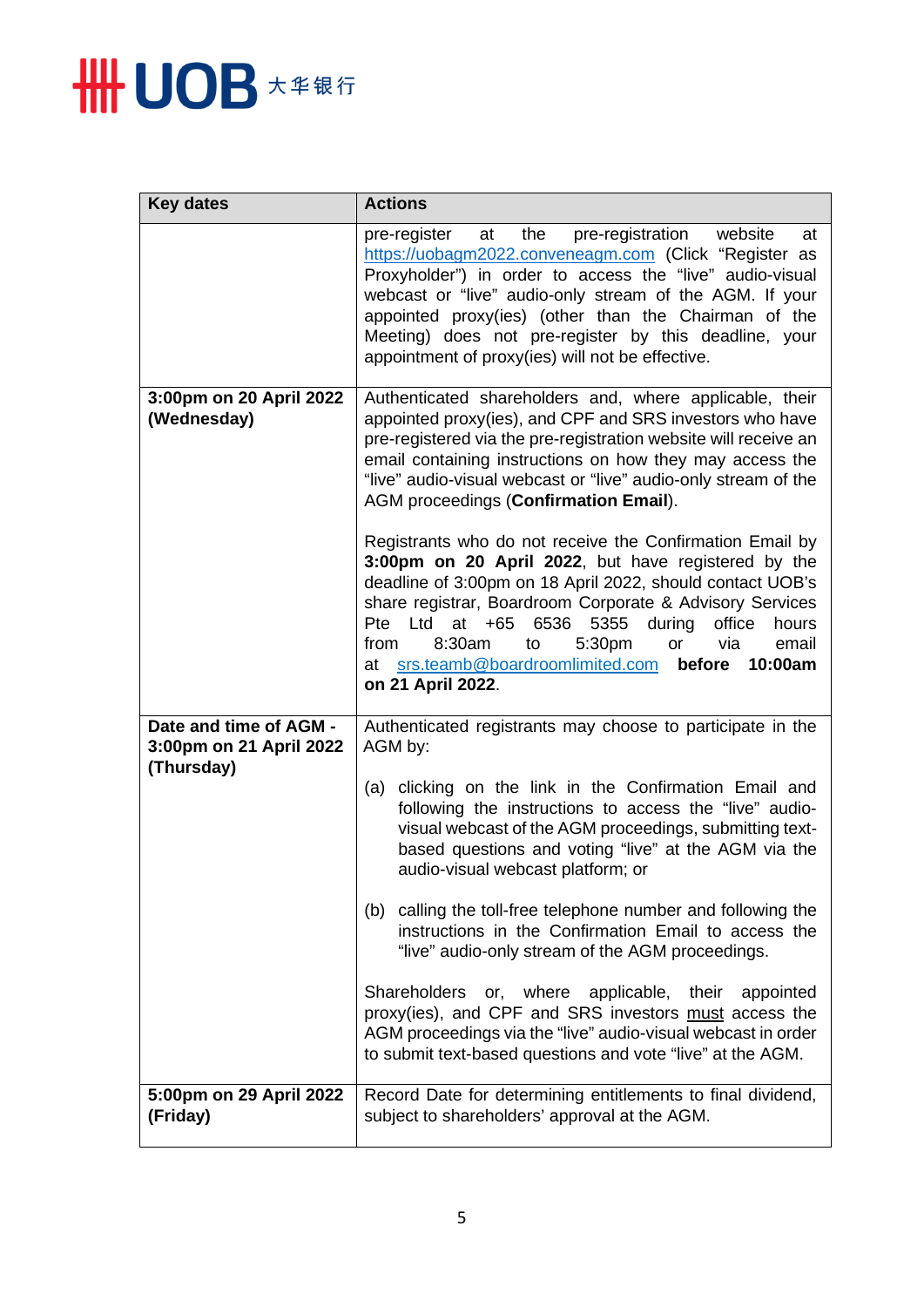

| <b>Key dates</b> | <b>Actions</b>                                            |
|------------------|-----------------------------------------------------------|
| 13 May 2022      | Payment date for final dividend, subject to shareholders' |
| (Friday)         | approval at the AGM                                       |

- 10. **Further information**. Shareholders may refer to the Frequently Asked Questions which may be accessed on the Company's website at [UOBgroup.com/investor-relations/agm-and-egm](https://www.uobgroup.com/investor-relations/agm-and-egm) and the SGX website at [www.sgx.com/securities/company-announcements](https://www.sgx.com/securities/company-announcements) for more information.
- 11. **Important reminder**. **Due to the constantly evolving COVID-19 situation in Singapore, the Company may be required to change its arrangements for the AGM at short notice. Shareholders should check the Company's website at**  [UOBgroup.com/investor-relations/agm-and-egm](https://www.uobgroup.com/investor-relations/agm-and-egm) **and the SGX website at**  [www.sgx.com/securities/company-announcements](https://www.sgx.com/securities/company-announcements) **for the latest updates on the AGM arrangements.**

UOB would like to thank all shareholders for their patience and co-operation in enabling us to hold our AGM with the optimum safe management measures amid the current COVID-19 pandemic.

BY ORDER OF THE BOARD

Joyce Sia/Theresa Sim Company Secretaries

**Singapore** 23 March 2022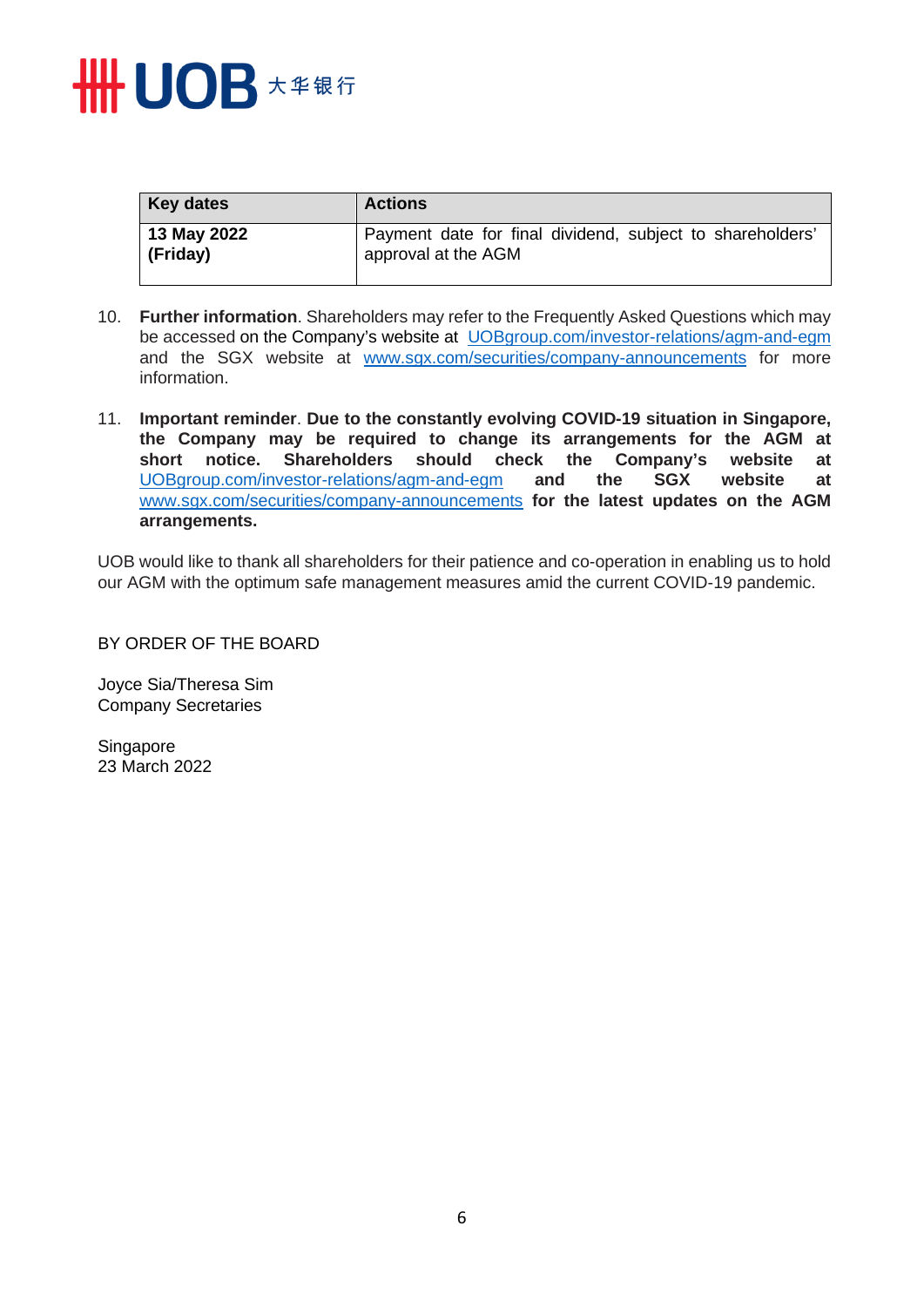

### **APPENDIX**

#### **Steps for pre-registration, submission of questions and voting at the AGM**

Shareholders must complete the following steps to be able to observe and/or listen to the AGM proceedings through a "live" audio-visual webcast or "live" audio-only stream via their phones, tablets or computers, submit questions in advance of, or "live" at, the AGM, and vote at the AGM (a) "live" by the shareholders themselves or their duly appointed proxy(ies) (other than the Chairman of the Meeting) via electronic means; or (b) by appointing the Chairman of the Meeting as proxy to vote on their behalf at the AGM.

| No.          | <b>Steps</b>                                          | <b>Details</b>                                                                                                                                                                                                                                                                                                                                                                                       |  |
|--------------|-------------------------------------------------------|------------------------------------------------------------------------------------------------------------------------------------------------------------------------------------------------------------------------------------------------------------------------------------------------------------------------------------------------------------------------------------------------------|--|
|              | (1) Pre-registration                                  |                                                                                                                                                                                                                                                                                                                                                                                                      |  |
| $\mathbf{1}$ | <b>Register at the</b><br>pre-registration<br>website | Shareholders and, where<br>applicable, their appointed<br>proxy(ies), and CPF and SRS investors can pre-register for the<br><b>AGM</b><br>pre-registration<br>website<br>at<br>the<br>at<br>https://uobagm2022.conveneagm.com from 23 March 2022<br>to 3:00pm on 18 April 2022 to enable UOB to verify their<br>status.                                                                              |  |
|              |                                                       | Alternatively, scan the QR code to<br>pre-register for the AGM                                                                                                                                                                                                                                                                                                                                       |  |
|              |                                                       | Authenticated registrants will receive an email by 3:00pm on<br>20 April 2022 with instructions on how to access the "live"<br>audio-visual webcast and "live" audio-only stream of the AGM<br>proceedings (Confirmation Email).                                                                                                                                                                     |  |
|              |                                                       | Registrants who do not receive the Confirmation Email by<br>3:00pm on 20 April 2022, but have registered by the<br>deadline of 3:00pm on 18 April 2022, should contact UOB's<br>share registrar, Boardroom Corporate & Advisory Services<br>Pte Ltd at +65 6536 5355 during office hours from 8:30am to<br>5:30pm or via email at srs.teamb@boardroomlimited.com<br>before 10:00am on 21 April 2022. |  |
|              | (2) Submission of questions                           |                                                                                                                                                                                                                                                                                                                                                                                                      |  |
| 2(a)         | <b>Submit questions</b><br>in advance of<br>the AGM   | Shareholders, including CPF and SRS investors, can<br>submit questions in advance of, or "live" at, the AGM.                                                                                                                                                                                                                                                                                         |  |
|              |                                                       | Submission of substantial and relevant questions in<br>advance. Shareholders, including CPF and SRS investors,                                                                                                                                                                                                                                                                                       |  |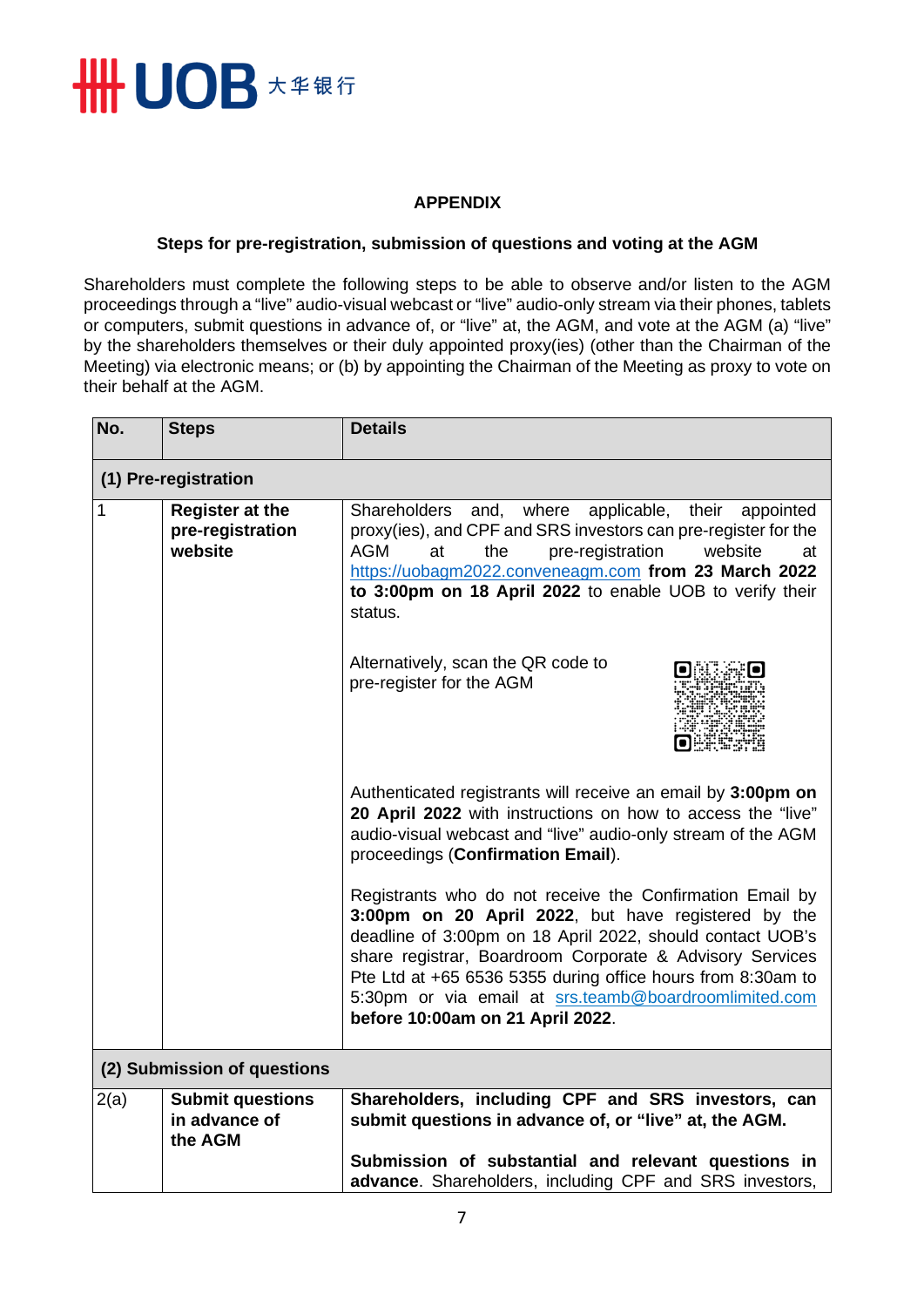

| No.  | <b>Steps</b>                                          | <b>Details</b>                                                                                                                                                                                                                                                                                                                                                |
|------|-------------------------------------------------------|---------------------------------------------------------------------------------------------------------------------------------------------------------------------------------------------------------------------------------------------------------------------------------------------------------------------------------------------------------------|
|      |                                                       | can submit questions related to the resolutions to be tabled for<br>approval at the AGM to the Chairman of the Meeting, in<br>advance of the AGM, in the following manner:                                                                                                                                                                                    |
|      |                                                       | (a) Via pre-registration website. Shareholders<br>who<br>pre-register for<br>the AGM<br>may<br>their<br>submit<br>questions<br>the<br>pre-registration<br>via<br>website<br>at<br>https://uobagm2022.conveneagm.com.                                                                                                                                          |
|      |                                                       | (b) Via email. Shareholders may submit their questions via<br>email at uob_agm@UOBgroup.com.                                                                                                                                                                                                                                                                  |
|      |                                                       | By post. Shareholders may submit their questions by post<br>(c)<br>to 80 Raffles Place, #04-20, UOB Plaza 2, Singapore<br>048624 (Attention: The Company Secretary).                                                                                                                                                                                          |
|      |                                                       | When sending in your questions via email or by post, please<br>provide the following details:<br>your full name;<br>NRIC/passport number;<br>your address; and<br>the manner in which you hold shares in UOB                                                                                                                                                  |
|      |                                                       | (e.g., via CDP, CPF, SRS and/or scrip).                                                                                                                                                                                                                                                                                                                       |
|      |                                                       | All questions must be submitted by 5:00pm on 6 April 2022.                                                                                                                                                                                                                                                                                                    |
| 2(b) | Pre-register to ask<br>questions "live" at<br>the AGM | How to ask questions "live" at the AGM. To ask the<br>Chairman of the Meeting substantial and relevant questions<br>related to the resolutions to be tabled for approval at the AGM<br>"live" at the AGM, click on "Ask a Question" via the audio-visual<br>webcast platform using your phones, tablets or computers,<br>to type in and submit your question. |
|      |                                                       | Pre-registration required for shareholders and proxies.<br>Only shareholders or, where applicable, their appointed<br>proxy(ies), and CPF and SRS investors who have pre-<br>registered to attend the AGM may submit text-based questions<br>"live" at the AGM via the audio-visual webcast.                                                                  |
|      |                                                       | Shareholders or, where applicable, their appointed proxies,<br>and CPF and SRS investors who access the AGM<br>proceedings via the audio-only stream of the AGM<br>proceedings will not be able to submit question "live" at the<br>AGM.                                                                                                                      |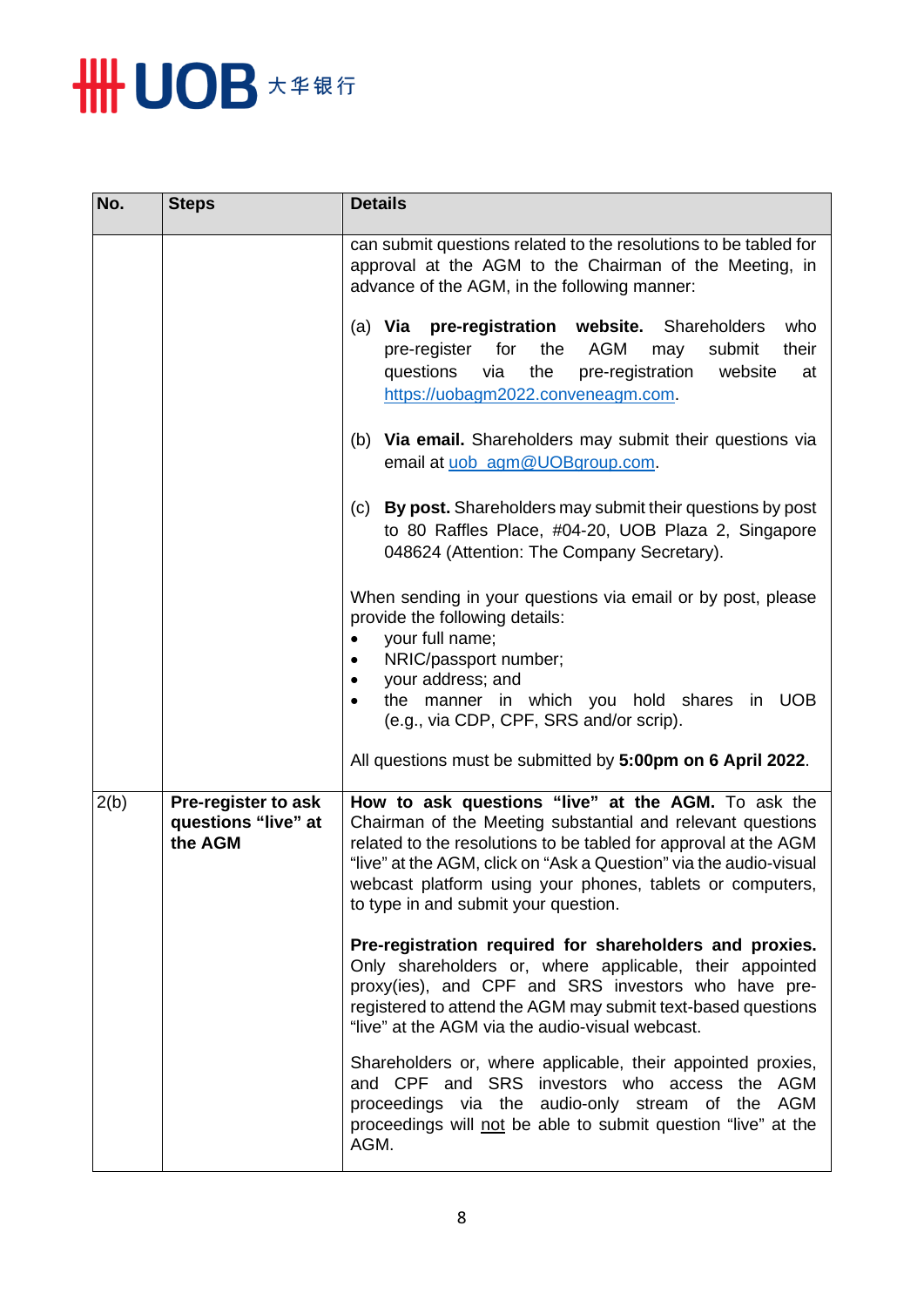

| No.  | <b>Steps</b>                                   | <b>Details</b>                                                                                                                                                                                                                                                                                                                                                                                                                                                                                                 |
|------|------------------------------------------------|----------------------------------------------------------------------------------------------------------------------------------------------------------------------------------------------------------------------------------------------------------------------------------------------------------------------------------------------------------------------------------------------------------------------------------------------------------------------------------------------------------------|
| 2(c) | <b>Addressing of</b><br>questions              | questions in<br>Addressing<br>advance<br>AGM.<br>of the<br>The Company will endeavour to address substantial and<br>relevant questions (which are related to the resolutions<br>to be tabled for approval at the AGM) received from<br>shareholders in advance of the AGM. Answers to substantial<br>relevant<br>questions<br>will<br>published<br>and<br>be<br><b>on</b><br>UOBgroup.com/investor-relations/agm-and-egm and on the<br>SGX website by 10 April 2022.                                           |
|      |                                                | Addressing questions during the AGM. During the AGM,<br>the Company will address as many substantial and relevant<br>questions (which are related to the resolutions to be tabled for<br>approval at the AGM) which have not already been addressed<br>prior to the AGM, as well as those received "live" at the AGM,<br>as possible. Where questions overlap, we may consolidate<br>such<br>questions and address<br>them<br>by topics.<br>Consequently, some questions may not be individually<br>addressed. |
|      |                                                | Minutes of AGM. The Company will publish the minutes of the<br>AGM on the Company's website and on the SGX website.<br>The minutes will include the responses to substantial and<br>relevant questions from shareholders which are addressed<br>during the AGM.                                                                                                                                                                                                                                                |
|      | (3) Voting at the AGM                          |                                                                                                                                                                                                                                                                                                                                                                                                                                                                                                                |
| 3(a) | <b>Exercise of voting</b><br>rights at the AGM | Shareholders who wish to exercise their voting rights at the<br>AGM may:                                                                                                                                                                                                                                                                                                                                                                                                                                       |
|      |                                                | (a) (where such shareholders are individuals) vote "live" via<br>electronic means at the AGM or (whether such<br>shareholders are individuals or corporates) appoint a<br>proxy(ies) (other than the Chairman of the Meeting) to<br>vote "live" via electronic means on their behalf; or                                                                                                                                                                                                                       |
|      |                                                | appoint the Chairman of the Meeting as their proxy to vote<br>(b)<br>on their behalf at the AGM.                                                                                                                                                                                                                                                                                                                                                                                                               |
|      |                                                | Shareholders who wish to appoint a proxy(ies) must submit an<br>instrument appointing a proxy(ies) in accordance with the<br>instructions on the proxy form.                                                                                                                                                                                                                                                                                                                                                   |
|      |                                                | CPF or SRS investors who wish to appoint the Chairman<br>of the Meeting as proxy should approach their respective                                                                                                                                                                                                                                                                                                                                                                                              |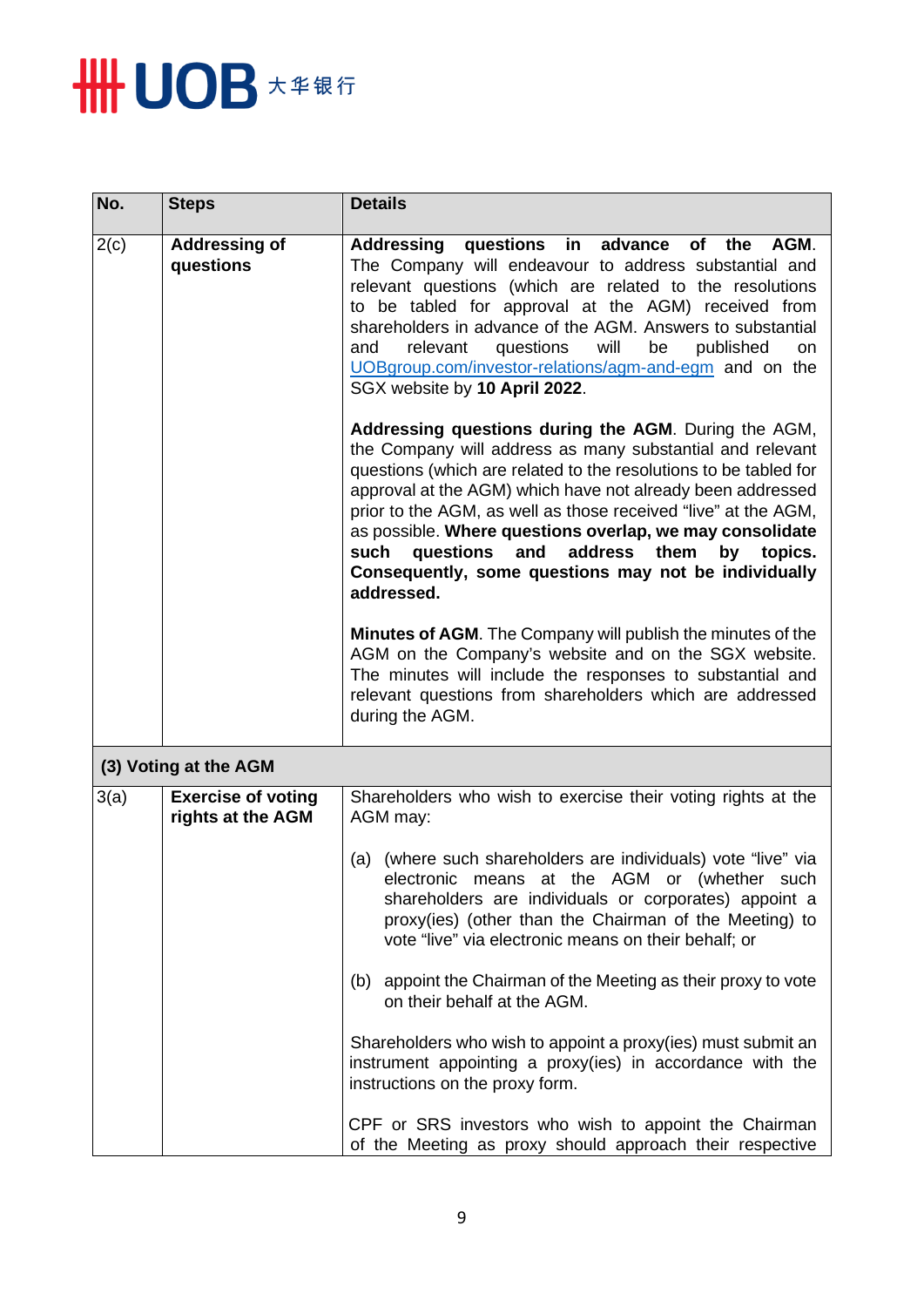

| No.  | <b>Steps</b>                                    | <b>Details</b>                                                                                                                                                                                                                                                                                                                                                                                                                      |  |
|------|-------------------------------------------------|-------------------------------------------------------------------------------------------------------------------------------------------------------------------------------------------------------------------------------------------------------------------------------------------------------------------------------------------------------------------------------------------------------------------------------------|--|
|      |                                                 | Banks/SRS operators<br>submit<br>to<br>their<br>Agent<br>votes<br>by 5:00pm on 11 April 2022.                                                                                                                                                                                                                                                                                                                                       |  |
| 3(b) | Pre-register to vote<br>"live" at the AGM       | Pre-registration required for shareholders and proxies.<br>Shareholders or, where applicable, their appointed proxy(ies),<br>and CPF and SRS investors must:<br>(1)<br>website<br>pre-register at<br>the<br>pre-registration<br>at https://uobagm2022.conveneagm.com by<br>3:00 <sub>pm</sub><br>on 18 April 2022; and<br>access the "live" audio-visual webcast in order to vote<br>(2)<br>"live" via electronic means at the AGM. |  |
|      |                                                 | Shareholders or, where applicable, their appointed proxies,<br>and CPF and SRS investors who access the AGM<br>proceedings via the audio-only stream of the<br>AGM<br>proceedings will not be able to vote "live" at the AGM.                                                                                                                                                                                                       |  |
| 3(c) | <b>Submission of</b><br>instruments of<br>proxy | How to submit instruments of proxy. The instrument<br>appointing a proxy(ies) must be submitted in the following<br>manner:                                                                                                                                                                                                                                                                                                         |  |
|      |                                                 | (a) if submitted electronically:                                                                                                                                                                                                                                                                                                                                                                                                    |  |
|      |                                                 | (i)<br>via email at uob_agm@UOBgroup.com; or                                                                                                                                                                                                                                                                                                                                                                                        |  |
|      |                                                 | (ii)<br>via<br>the<br>pre-registration<br>website<br>at<br>https://uobagm2022.conveneagm.com; or                                                                                                                                                                                                                                                                                                                                    |  |
|      |                                                 | (b) if submitted by post, to 80 Raffles Place, #04-20, UOB<br>Plaza 2, Singapore 048624 (Attention: The Company<br>Secretary,                                                                                                                                                                                                                                                                                                       |  |
|      |                                                 | in each case, by 3:00pm on 18 April 2022.                                                                                                                                                                                                                                                                                                                                                                                           |  |
|      |                                                 | Please download, complete and sign the proxy form before<br>submitting it. Please ensure your proxy form is properly<br>completed. The Company will be entitled to reject any proxy<br>form which is incomplete, improperly completed or illegible or<br>where the true intentions of the appointer are not ascertainable<br>from the proxy form.                                                                                   |  |
|      |                                                 | Due to the current COVID-19 situation in Singapore,<br>submit<br>shareholders<br>strongly<br>are<br>encouraged<br>to<br>appointing<br>completed<br>instruments<br>proxy(ies)<br>a<br>electronically via email or appoint a proxy(ies) via the pre-<br>registration website.                                                                                                                                                         |  |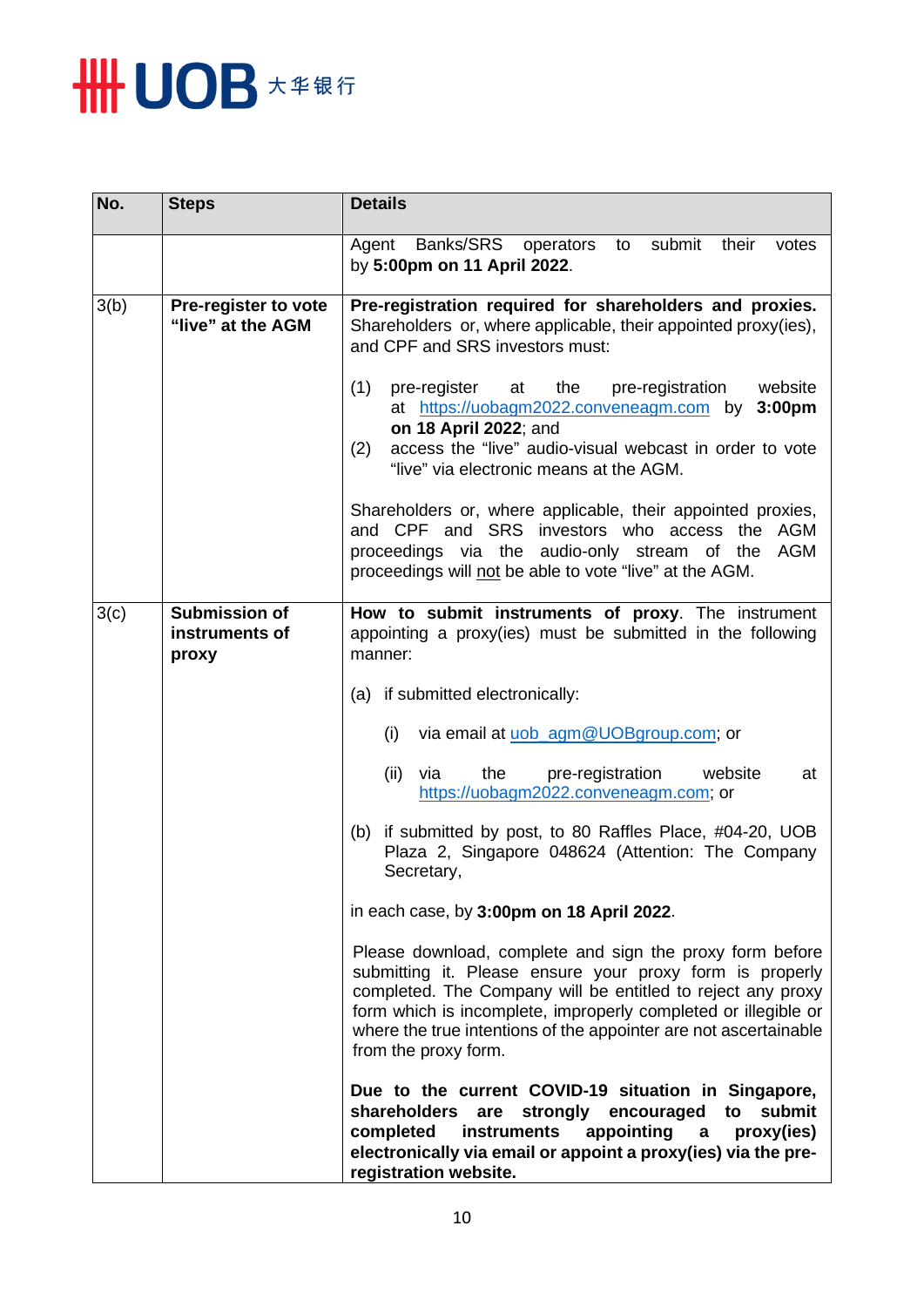

| No.  | <b>Steps</b>                                        | <b>Details</b>                                                                                                                                                                                                                                                                                                                                                                                                                                                                                                                                                                                                                                                                                                                                                                                                                                                                                                                                                                                                                                                                                                                                                                                                                                                                                                                                                                                                                                 |
|------|-----------------------------------------------------|------------------------------------------------------------------------------------------------------------------------------------------------------------------------------------------------------------------------------------------------------------------------------------------------------------------------------------------------------------------------------------------------------------------------------------------------------------------------------------------------------------------------------------------------------------------------------------------------------------------------------------------------------------------------------------------------------------------------------------------------------------------------------------------------------------------------------------------------------------------------------------------------------------------------------------------------------------------------------------------------------------------------------------------------------------------------------------------------------------------------------------------------------------------------------------------------------------------------------------------------------------------------------------------------------------------------------------------------------------------------------------------------------------------------------------------------|
|      |                                                     | Appointed proxy(ies) (other than the Chairman of the Meeting)<br>email<br>with<br>receive<br>from<br>will<br>an<br>a<br>proxy<br>code<br>agmaccounts@conveneagm.com to pre-register at the pre-<br>registration website at https://uobagm2022.conveneagm.com<br>(Click "Register as Proxyholder") in order to access the "live"<br>audio-visual webcast or "live" audio-only stream of the AGM.<br>If your appointed proxy(ies) does not pre-register by 3:00pm<br>on 18 April 2022, your appointment of proxy(ies) will not<br>be effective.                                                                                                                                                                                                                                                                                                                                                                                                                                                                                                                                                                                                                                                                                                                                                                                                                                                                                                  |
|      |                                                     | CPF or SRS investors who wish to appoint the Chairman<br>of the Meeting as proxy should approach their respective<br>Banks/SRS<br>operators<br>submit<br>their<br>Agent<br>to<br>votes<br>by 5:00pm on 11 April 2022.                                                                                                                                                                                                                                                                                                                                                                                                                                                                                                                                                                                                                                                                                                                                                                                                                                                                                                                                                                                                                                                                                                                                                                                                                          |
| 3(d) | <b>Withdrawal of</b><br>instrument of<br>proxy(ies) | How to withdraw instrument of proxy. If you have submitted<br>a valid instrument of proxy:<br>(a) electronically via the pre-registration website at<br>https://uobagm2022.conveneagm.com, you can sign in at<br>the pre-registration website using the account credentials<br>created during your pre-registration to withdraw your<br>instrument of proxy by 3:00pm on 18 April 2022.<br>by email or by post, you may send in your withdrawal<br>(b)<br>emailing<br>notice<br>by<br>to<br>the<br>Company<br>at<br>uob_agm@UOBgroup.com by 3:00pm on 18 April 2022.<br>Please provide the following details in your withdrawal<br>notice:<br>• your full name;<br>• your NRIC / passport number;<br>• your address; and<br>• the manner in which you hold shares in UOB.<br>If you wish to participate in the AGM, you must<br>the pre-registration<br>pre-register<br>website<br>at<br>at<br>https://uobagm2022.conveneagm.com<br>3:00 <sub>pm</sub><br>by<br>on<br>18 April 2022. Following verification of your status as a UOB<br>shareholder, a Confirmation Email will be sent to you by<br>3:00pm on 20 April 2022 to access the AGM proceedings.<br>Completion and submission of the instrument of<br>proxy(ies) does not preclude a shareholder from<br>attending, speaking and voting at the AGM. A shareholder<br>who accesses the "live" webcast platform of the AGM<br>proceedings may revoke the appointment of a proxy(ies) at |